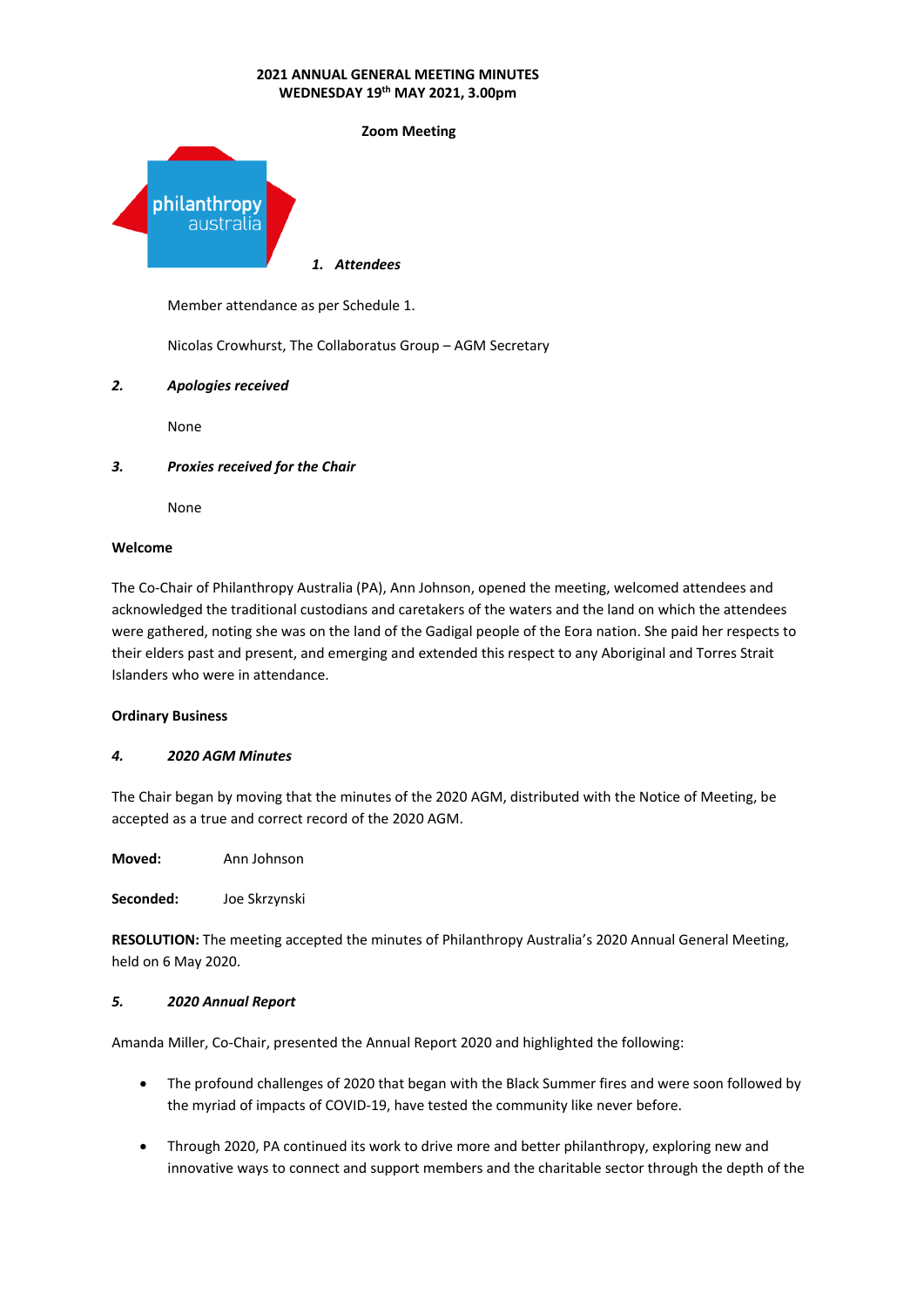crisis. The philanthropic community did what it does best – standing up and responding to the emerging and evolving needs of a crisis, with unparalleled swiftness, generosity, and flexibility.

- In April, PA released a public statement outlining eleven key principles for philanthropy funders to adapt within their own funding priorities to support grantees and partners. More than 50 philanthropists and philanthropic organisations signalled their commitment by signing on to the statement. During 2020, funders supported grantees, essential services and programs at the time it was needed the most.
- PA released its Policy Priorities for a Post COVID-19 Australia, laying out a clear pathway to ensure it has the incentives, frameworks and regulations in place to encourage more and better philanthropy and to strengthen our charitable sector.
- PA conducted an online celebration of the Australian Philanthropy Awards that enabled celebration of bold, generous, and best-practice philanthropy.
- Like many other boards of not-for-profit organisations, PA's Board worked hard to ensure the organisation could continue its work supporting members and being a voice for philanthropy during a year of great uncertainty.
- PA's work to pursue its mission and vision is underpinned by the generous and strategic support of our Philanthropy Champions. PA thanked each of the Champions who continued to provide critical assistance to its work throughout the year.
- Thanks to key contributors:
	- o In December, PA farewelled our CEO Sarah Davies after five years of outstanding leadership. The Board thanked Sarah for her passionate and inspirational leadership, and welcomed its new CEO Jack Heath, who brings with him a wealth of experience, knowledge, and heart. The Board looks forward to the next chapter in Philanthropy Australia's evolution, and to working with Jack and the team on the mission of growing and inspiring more and better giving in Australia.
	- o On behalf of the Board, Ms Miller took the opportunity to thank Philanthropy Australia staff for their continued dedication, hard work, energy and passion. She noted it was because of the staff that PA has been, and is, able to achieve so much with our limited resources. She also thanked those staff who have worked with Philanthropy Australia over the past twelve months and moved on to different paths for contributing to the success of Philanthropy Australia and making a positive contribution to philanthropy in Australia. The Co-Chairs noted they are extremely proud of the work that has PA has done and the dedication of the team in turning objectives into realities.
	- $\circ$  In 2020 PA welcomed Jon Cheung to the board. Ms Miller thanked him and all the Board members for an outstanding year.
	- Finally, Ms Miller acknowledged PA's members as the heart, soul, and driving force behind Philanthropy Australia's continued success. She noted the commitment of PA members shone brightly even in the darkest moments of the year, and PA is grateful for the ongoing support.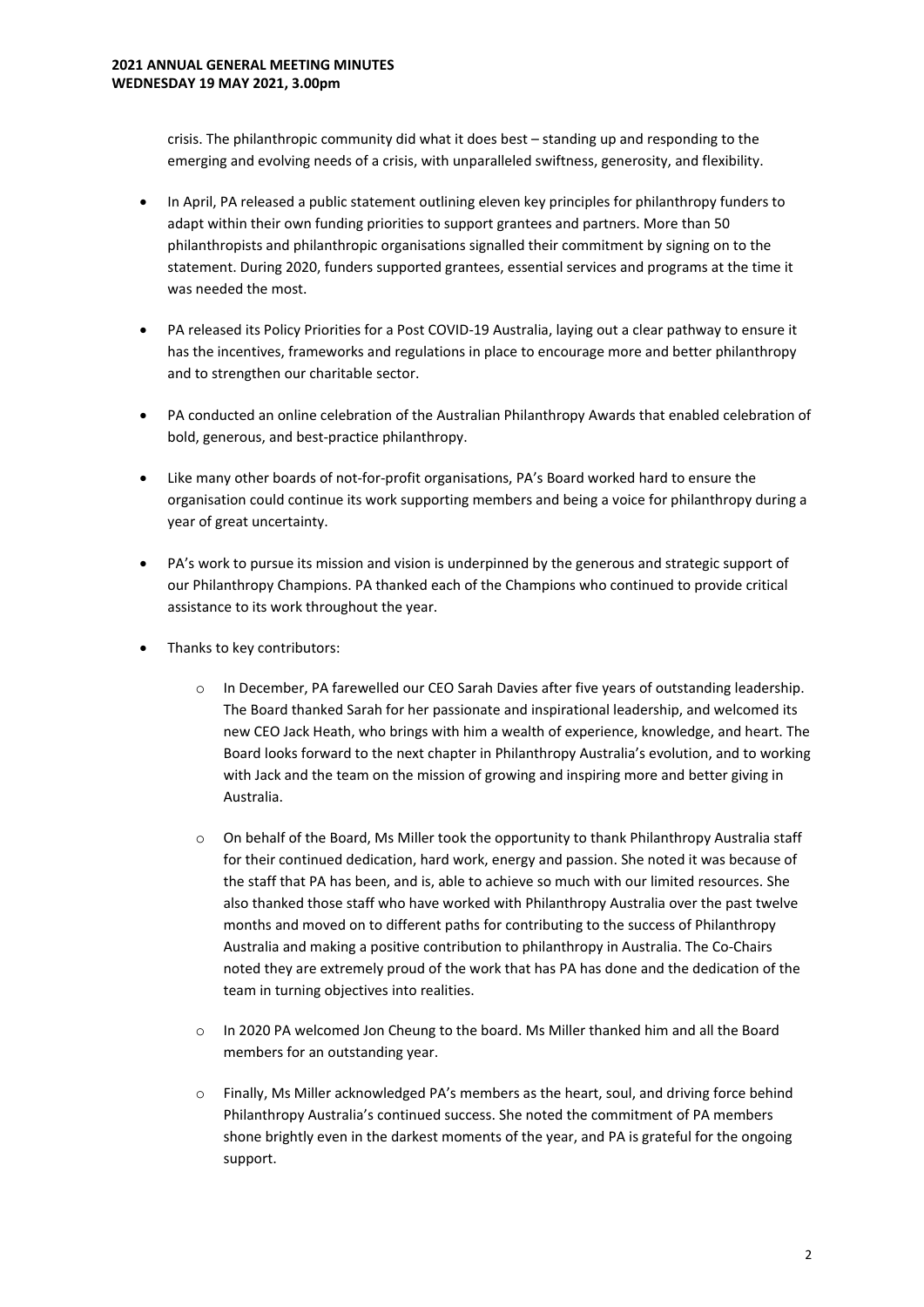Ms Miller passed the chair back to Ms Johnson who opened the meeting to the floor for questions. There were no questions from the members.

# *6. Annual Financial Report – Audited reports for the year ended 31 December 2020*

John McLeod, Chair of the Finance, Audit, Risk and Compliance Committee (the FARCC Chair), presented the audited financial report. He noted the Financial Statements have been subjected to audit with an unqualified opinion issued by PA's auditors Saward Dawson.

The FARCC Chair presented the key contributors to PA's financial performance as follows:

- PA had a reported financial surplus of \$691,599 in 2020 financial year in comparison to a surplus of \$449,636 in the prior year. The surplus is due to a combination of accounting reporting requirements, Job Keeper payments and deferred expenditure due to COVID. PA will incur the delayed expenditure and invest the remaining surplus in 2021. This will result in a deficit for 2021 with the aim of achieving a breakeven result across 2020 and 2021.
- Profit and Loss:
	- o Income totalled \$5,263,175, a growth of 27% predominantly due to an increase in collaborative activity and JobKeeper payments.
	- o Membership growth contributed to an increase in member fees of 3%.
	- $\circ$  Grants, donations and sponsorships were over \$1 million. Each year we develop clear targets for partnership income for our strategic projects, member and thought leadership events, and the conference (or summit).
- Philanthropy Champions continued their support of the Philanthropy Champions Program, with over 20 philanthropic leaders supporting Philanthropy Australia for a three-year period. Philanthropy Champions' support has underpinned the transition to a new business model which was fully implemented in 2018, whilst also supporting PA's policy and advocacy initiatives to advance philanthropy in Australia. These targets were achieved.
- Expenses:
	- $\circ$  There was a continued strong and disciplined focus on managing expenses and expenditure was in alignment with the 2020 financial plans.
	- o Expenses totalled \$4,571,576 and was under budget due to delayed expenditure on projects such as the National Blueprint to grow structured giving and improved digital marketing and communications, as well as minimal staff travel.
- Balance Sheet
	- o The balance sheet position as at 31 December 2020 continues to be strong, with net assets of \$2.6m and close to \$4.4 million sitting in cash or term deposits accounts.
	- o Our other assets represent 4% of total assets; some IT equipment, prepayments and receivables.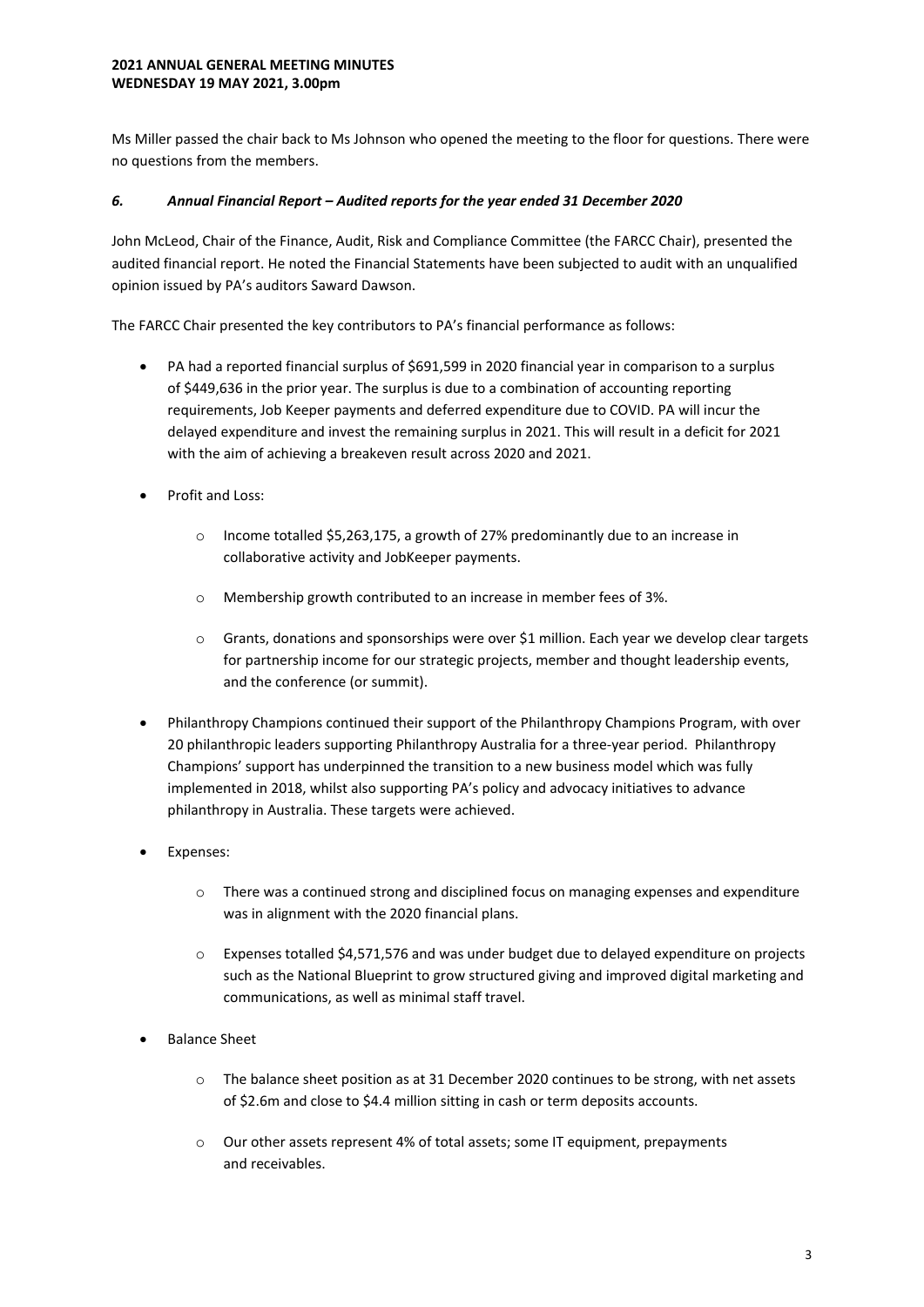- o Most material liability is associated with income received in advance (where PA can defer such revenue under accounting standards), for both memberships and grants. This represents \$1.8 million.
- PA received specific funding of \$1,000,000 in 2020 from one funder for partnership initiatives to be expended in 2021.
- Thanks from the FARCC:
	- $\circ$  The FARCC Chair thanked the PA finance team for doing an amazing job with limited time and resources. He also thanked Mal Lewis, who recently left PA as our CFO, and our Finance and CRM Officer, Anantha Vedavratha, for making a significant contribution to enhancing our financial reporting processes and controls.
	- o The FARCC Chair also thanked the other members of the Finance, Audit, Risk and Compliance Committee for their support, knowledge and expertise during 2020.

There were no questions from the members.

**RESOLUTION:** The meeting noted the Annual Report had been received and the auditor's appointed.

**Moved:** Ann Johnson **Seconded:** Kirsty Allen

**RESOLUTION:** The meeting noted the Co-Chairs' Report and the Financial Statements that form part of the 2020 Annual Report have been received.

| Moved:    | Ann Johnson |
|-----------|-------------|
| Seconded: | Lisa George |

# *7. Results of Board Election*

Ms Johnson advised the meeting, following the close of the extended nominations process on 5 March 2021, Mr Michael Barr notified the AGM Secretary of his decision to withdraw his nomination to be reappointed as a director of Philanthropy Australia. As a result of Mr Barr's withdrawal, the AGM Secretary advised the number of candidates did not exceed the number of vacancies on the Board. This meant, in accordance with the nominations process, there is no requirement for an election ballot to be held.

The result of the election process is therefore the following candidates will be appointed to the Philanthropy Australia Board of Directors at the conclusion of the AGM:

- Kirsty Allen
- Anthony Cavanagh
- Ann Johnson and
- Joe Skrzynski

The Board of Philanthropy Australia thanked all nominees and members for their support through the election process and welcomed Anthony Cavanagh to the Philanthropy Australia Board.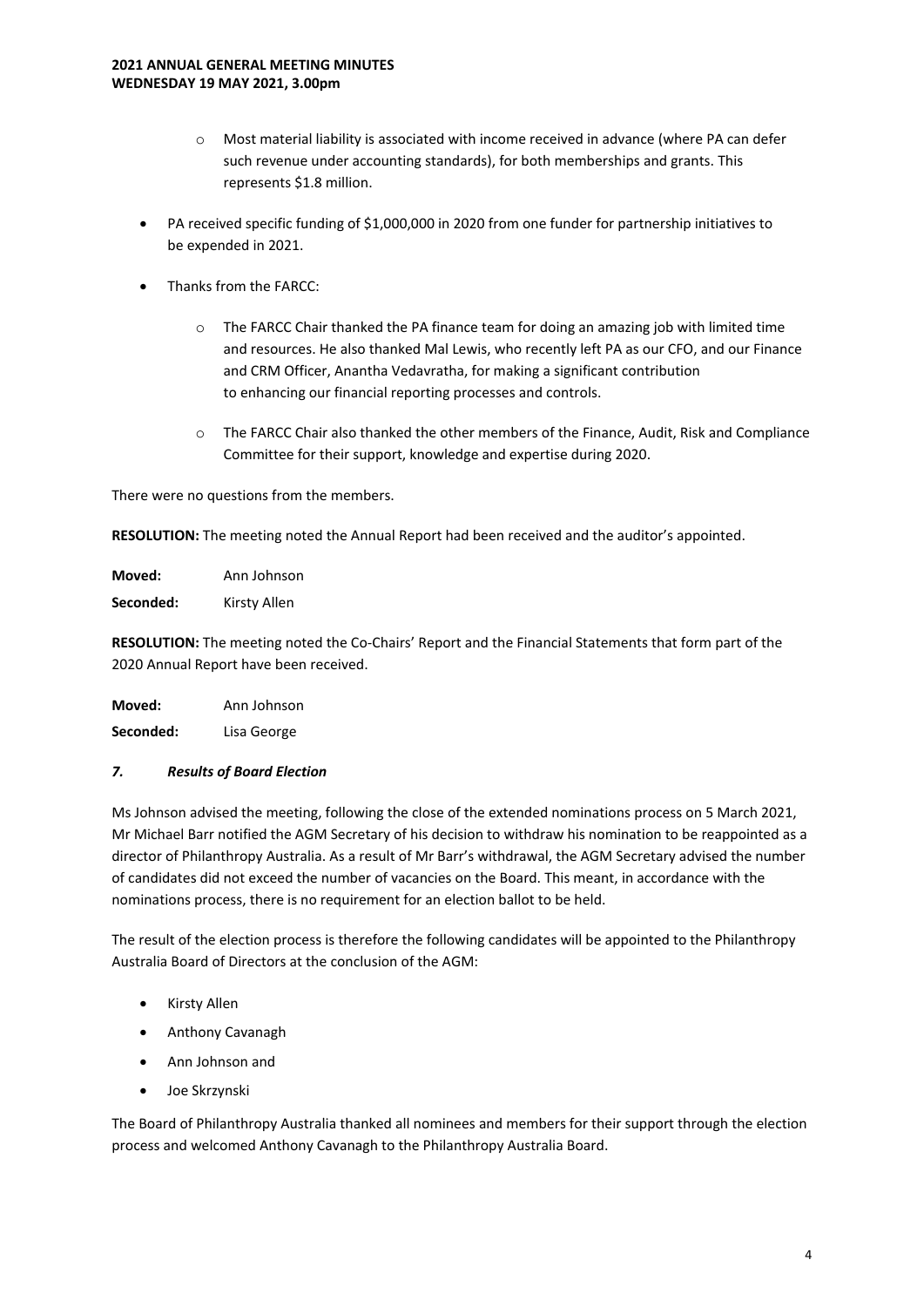The Board also thanked Michael Barr for his outstanding contribution and noted he will continue to serve on the Finance, Audit, Risk and Compliance Committee and continue his extensive support for Philanthropy Australia.

# *8. Other business*

Ms Johnson invited any further questions.

As there were no questions, the Co-Chairs thanked Members for attending the 2021 Annual General Meeting and declared the event closed at 3.17pm.

 $#s$  /or

……………………………………………………………….

# **Ann Johnson**

Co- Chair

DATE 25 / 05 / 2021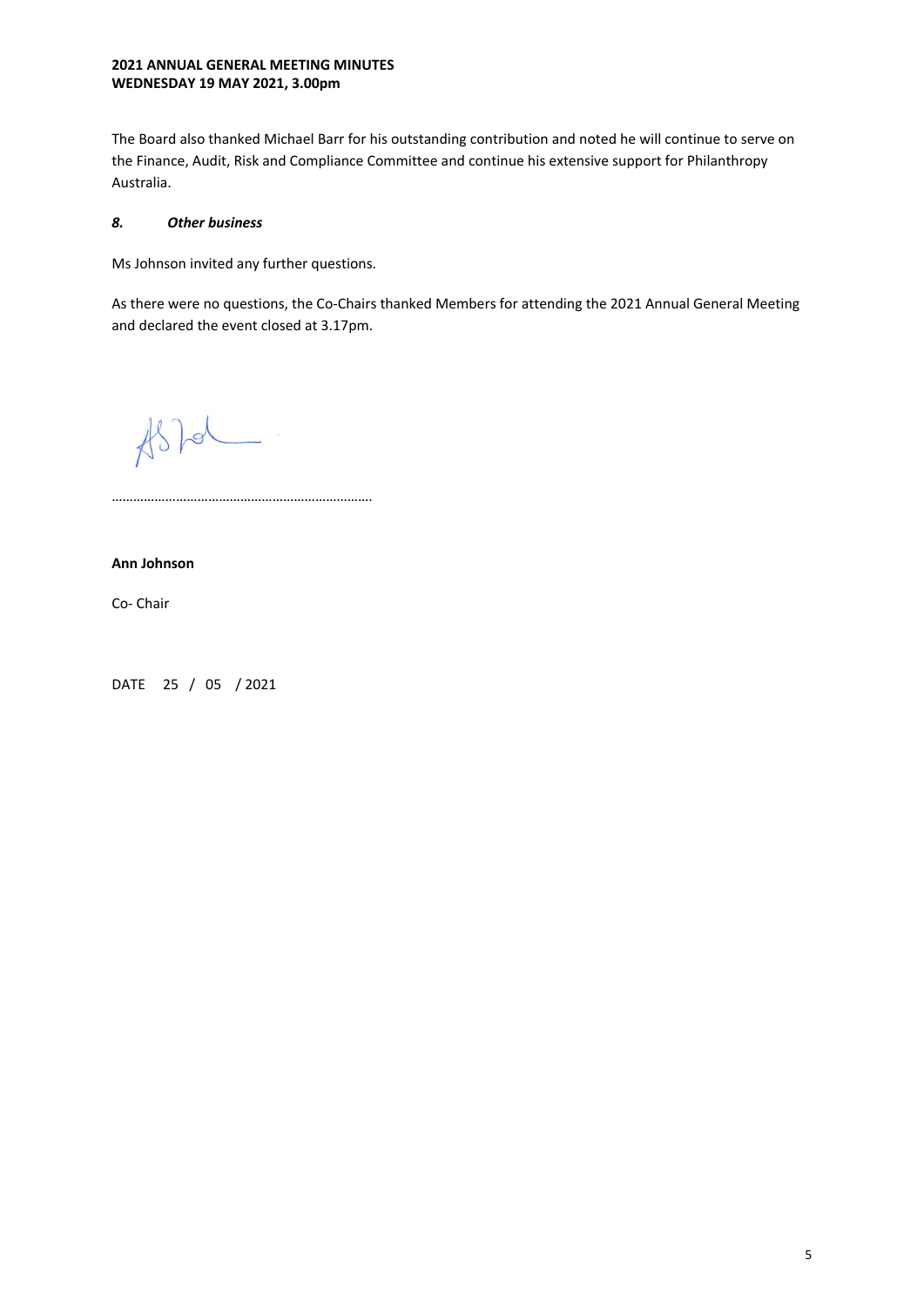# **Schedule 1: Attendance Register**

| <b>First Name</b> | <b>Last Name</b> | Company/Organisation                     |
|-------------------|------------------|------------------------------------------|
| Kirsty            | Allen            | The Myer Foundation and Sidney Myer Fund |
| Jo                | Antoni           | Churches of Christ Community Care        |
| Michael           | <b>Barr</b>      | <b>Barr Family Foundation</b>            |
| Lin               | Bender           | <b>HMSTrust</b>                          |
| Pat               | <b>Burke</b>     | Philanthropy Australia                   |
| Louise            | <b>Burton</b>    | Sisters of Charity Foundation Ltd        |
| Geraldine         | Campbell         | Waratah Education Foundation Ltd         |
| Anthony           | Cavanagh         | Ganbina                                  |
| Jon               | Cheung           | Philanthropy Australia                   |
| Molly             | Clifton          | Philanthropy Australia                   |
| <b>Nick</b>       | Crowhurst        | The Collaboratus Group                   |
| Debbie            | Dadon            | <b>Besen Family Foundation</b>           |
| Pearce            | Delphin          | PwC                                      |
| Alexandra         | <b>Dimos</b>     | Nunn Dimos Foundation                    |
| Christine         | France           | Philanthropy Australia                   |
| Lisa              | George           | Macquarie Group                          |
| Megan             | Hannan           | Philanthropy Australia                   |
| Jack              | Heath            | Philanthropy Australia                   |
| Linda             | Herd             | Canny Quine Foundation                   |
| Jessica           | Hurle            | John T Reid Charitable Trusts            |
| Ann               | Johnson          | W & A Johnson Family Foundation          |
| Tabitha           | Lovett           | <b>Besen Family Foundation</b>           |
| Alice             | Macdougall       | <b>Herbert Smith Freehills</b>           |
| Sandra            | <b>Makris</b>    | Philanthropy Australia                   |
| Anna              | Marinovich       | Philanthropy Australia                   |
| Steve             | McAllister       | <b>McAllister Family Foundation</b>      |
| John              | McCloud          | Philanthropy Australia                   |
| Robert            | McLean           | <b>McLean Foundation</b>                 |
| Amanda            | Miller           | <b>Impact Generation Partners</b>        |
| Anna              | Nieuwenhuysen    | <b>Besen Family Foundation</b>           |
| James             | Ocallaghan       | Philanthropy Australia                   |
| Isabella          | Olssen           | Philanthropy Australia                   |
| Giselle           | Pinto            | Philanthropy Australia                   |
| Sarah             | Rama             | Philanthropy Australia                   |
| Julie             | Reilly           | AIIW                                     |
| Joe               | Roff             | John James Foundation                    |
| Dinah             | Rowe-Roberts     | Philanthropy Australia                   |
| Thomas            | Seddon           | The Bowden Marstan Foundation            |
| SANDY             | SHAW             | Newsboys Foundation                      |
| Maree             | Sidey            | <b>ACF</b>                               |
| Joseph            | Skrzynski        | Sky Foundation                           |
| Sarah             | Sorola           | Philanthropy Australia                   |
| Shaun             | Spence           | <b>Beyond Blue</b>                       |